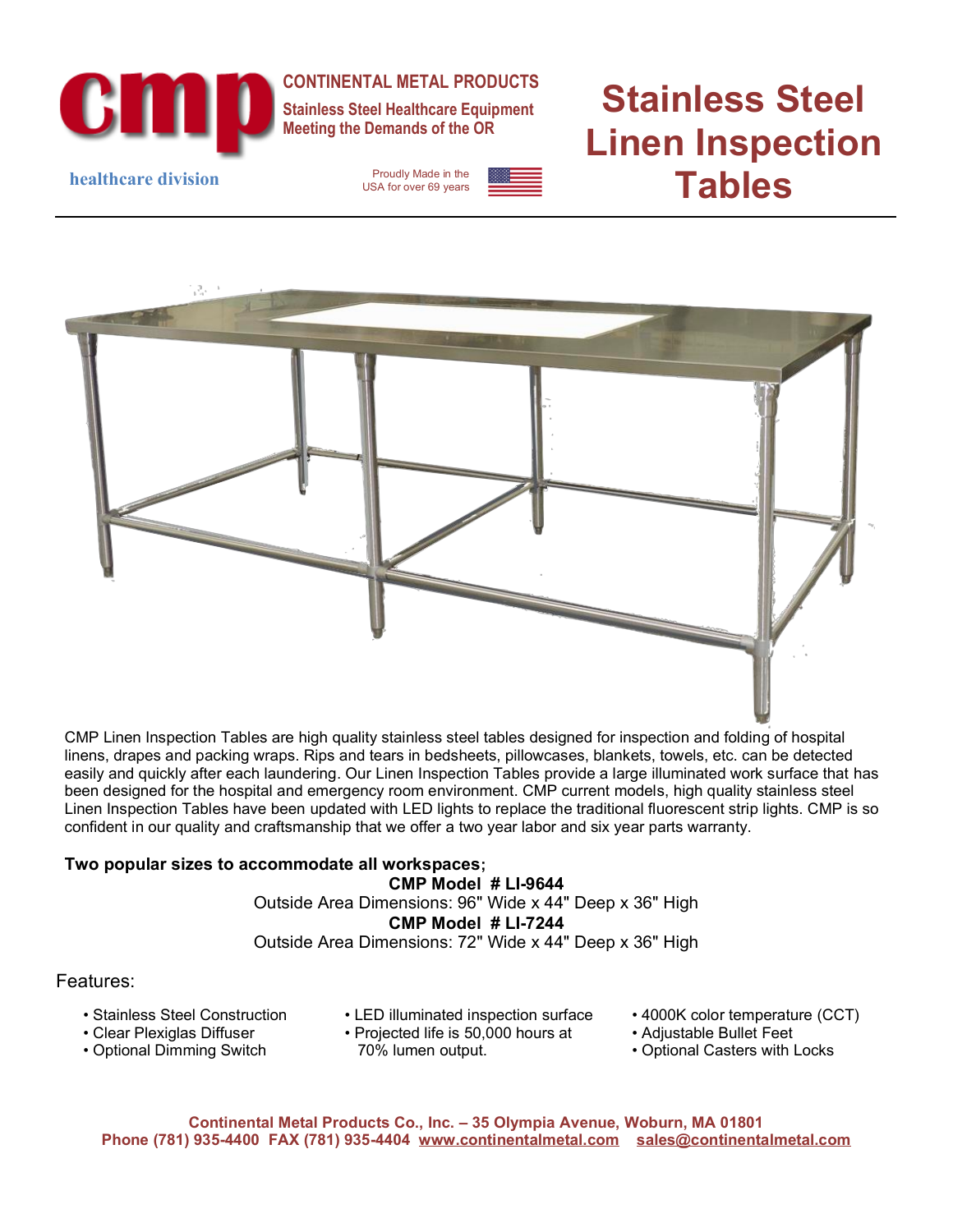

**CONTINENTAL METAL PRODUCTS**

**Stainless Steel Healthcare Equipment Meeting the Demands of the OR**

USA for over 70 years

# **Stainless Steel Linen Inspection healthcare division** Proudly Made in the **example 1998**

Dimensions:

- Width: 96″ (2438 mm) , 72" ( 1828.8 mm)
- Depth: 44″ (1118 mm)
- Height: 36" high (914 mm)

## Specifications Application:

CMP Linen Inspection is designed for inspection and folding of hospital linens. Rips and tears in bedsheets, pillowcases, blankets, towels, etc. can be detected easily and quickly after laundering. It is best suited for locating in laundry areas.

### Construction:

CMP Linen Inspection Tables are constructed of type 304 stainless steel. Welding is done by the Heliarc process. All exposed welding is ground and polished to match the No. 4 finish.

### Counter Top:

CMP Linen Inspection Tables have a counter top working surfaces that is 36" high (914 mm). The counter top is constructed of No. 16 gauge (1.5 mm) stainless steel with 1½" (38 mm) boxed perimeter edge all around. The counter top is recessed and fitted with a flush mounted, thick clear translucent Plexiglas diffuser. A LED light panel with continuous air louvers is located directly below the diffuser pane. Lights are pre-wired to a rocker arm light switch and 10 ft. long hospital grade power cord and plug at end of table for connecting to 120V, 60 Hz, single phase electric receptacle. The under structure is supported with six 1 5/8" diameter stainless steel tubular legs with adjustable bullet feet and 1" diameter perimeter cross bracing continuously welded to uprights.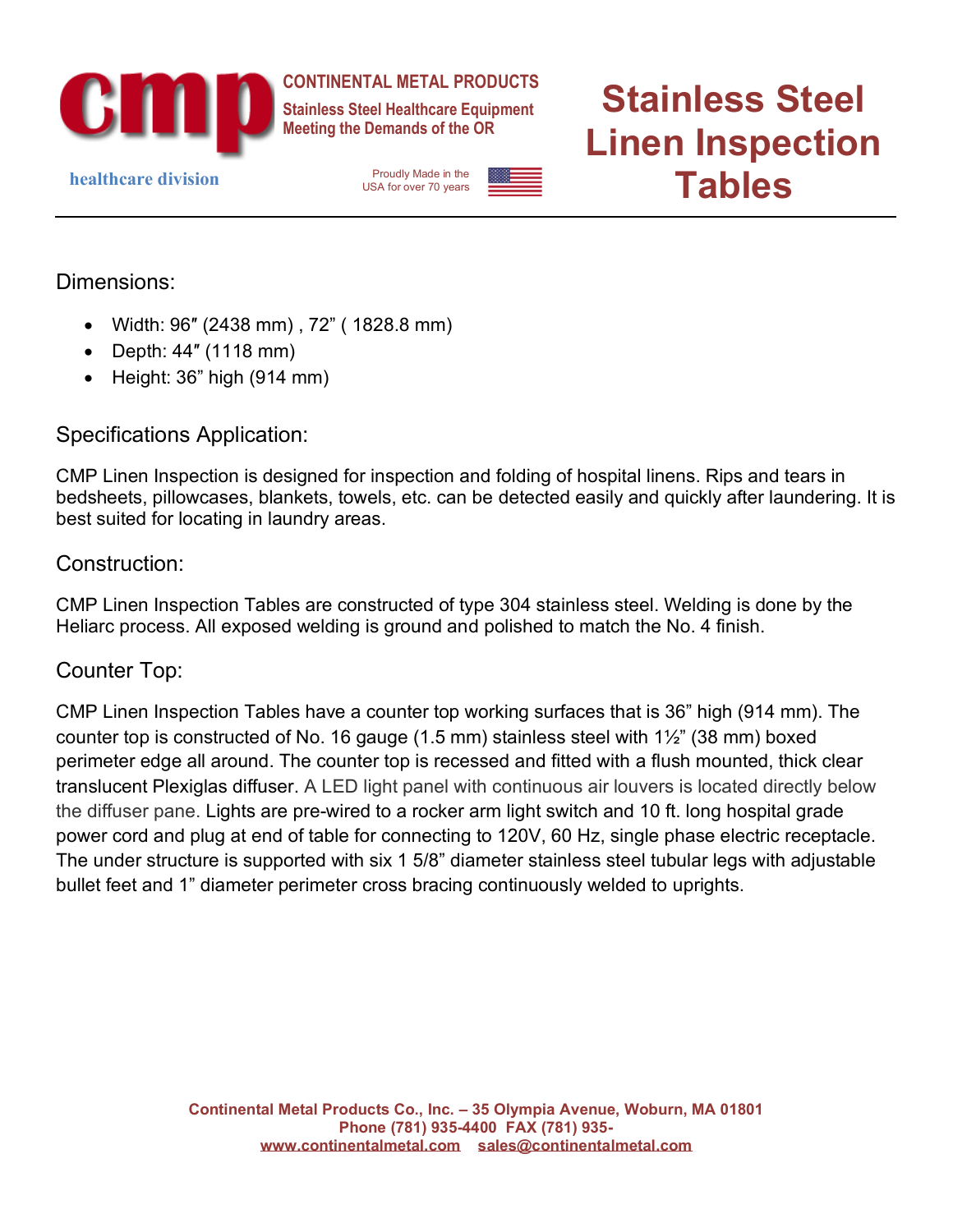